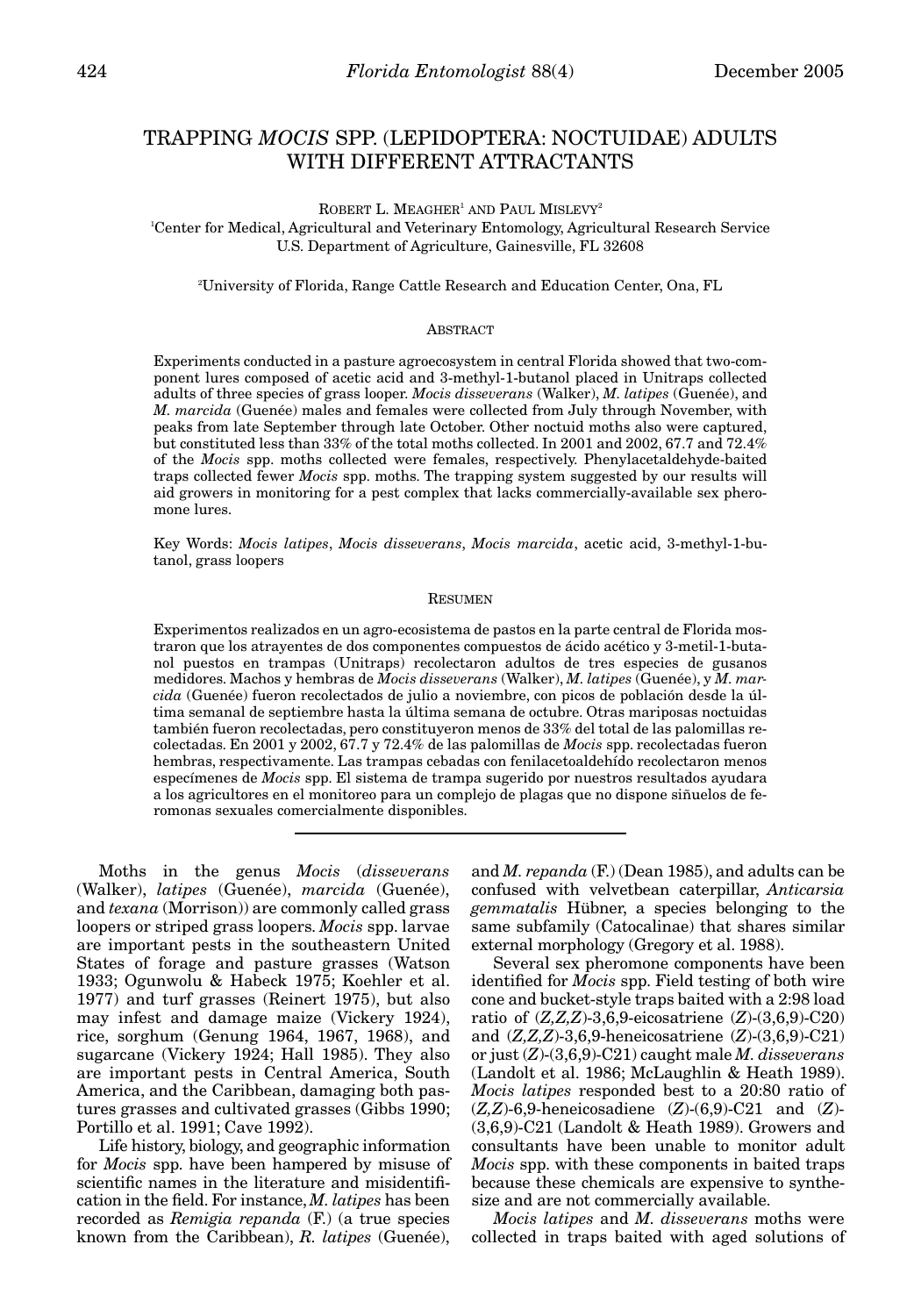molasses and jaggery (unrefined palm sugar) (Landolt 1995). Headspace collections of chemicals identified from fermented molasses solutions included acetic acid and isobutanol (2-methyl-1 propanol). These compounds, along with another short-chain alcohol (3-methyl-1-butanol), were tested as baits for vespid wasps (Landolt 1998; Landolt et al. 2000). During testing large numbers of noctuid moths were also collected. Further testing with wet and dry traps and varying amounts of acetic acid plus 3-methyl-1-butanol collected both sexes of the noctuids *Lacanobia subjuncta* (Grote & Robinson), *Mamestra configurata* Walker, *Xestia c-nigrum* (L.), and *Pseudaletia unipuncta* (Haworth) (Landolt 2000; Landolt & Hammond 2001; Landolt & Alfaro 2001; Landolt & Higbee 2002). Another compound, phenylacetaldehyde, has been successful in trapping *Mocis* spp. adults (Meagher 2001, 2002). Since monitoring of *Mocis* spp. is not possible at this time with sex pheromones as lures, our experiments were conducted to determine if acetic acid, 3-methyl-1-butanol, or phenylacetaldehyde can be used to attract adults.

## MATERIALS AND METHODS

#### Field Site and Moth Trapping

The experiments were conducted at the University of Florida, Range Cattle Research and Education Center, Ona (27°25', 81°55'; 26 m elevation). This center contains over 1150 hectares of natural and improved grasses. *Mocis* spp. moths were collected in Standard Universal Moth Traps, 'Unitraps' (Great Lakes IPM, Vestaburg, MI) that were placed on 1.5-m metal poles along roads and pasture edges. Traps containing a treatment were placed at least 30 m apart, and trap order was randomized at each sample date. All traps contained insecticide strips to kill moths that were captured (Hercon® Vaportape II containing 10% 2, 2-dichlorovinyl dimethyl phosphate, Hercon Environmental Co., Emigsville, PA). Trap contents were removed weekly or every two weeks, depending on weather conditions. Moths were placed in plastic bags and returned to the laboratory for identification. Since sample intervals were variable, moth numbers were counted and divided by the number of nights the traps were active between sample dates.

Traps were baited with the chemicals acetic acid, 3-methyl-1-butanol, and phenylacetaldehyde (Aldrich Chemical Co., Milwaukee, WI). Acetic acid and 3-methyl-1-butanol as two-component lures were loaded on cotton balls in 8-ml polypropylene vials (Nalgene 2006-9025, Fisher, Pittsburgh, PA). These controlled release dispensers were placed on the bottom of the bucket portion of the Unitraps and were secured by small pieces of PVC pipe glued to the bucket. Attaching

vial tops with holes of different diameters modified chemical release rate (Landolt & Alfaro 2001). Phenylacetaldehyde was dispensed either in vials (as above) or in hollow polyethylene stoppers (Kimble, Vineland, NJ, purchased through Thomas Scientific, Swedesboro, NJ, #9713-F28) (Meagher 2001, 2002).

#### Experiments in 2001

Two separate experiments were conducted. Traps for Experiment 1 were placed 19 June and removed 29 November. The experiment was designed as a randomized complete block with three replications of four treatments: (1) acetic acid and 3-methyl-1-butanol released in separate vials with tops of 3.2 mm-hole diameters, (2) phenylacetaldehyde released in vials with tops of 3.2 mmhole diameters, (3) phenylacetaldehyde loaded into stoppers (0.5 ml) and placed at the top of the traps (Meagher 2001), and (4) unbaited traps. Lures were changed 28 June, 19 July, 15 August, 30 August, 11 September, 27 September, 11 October, 26 October, and 7 November. Moths were removed from traps on 19 separate dates. *Mocis* moths were separated by sex but were not identified to species. Analysis of variance (PROC MIXED, Contrasts, Littell et al. 1996) was used to examine variation among treatments.

Traps for the second experiment were placed 26 October and removed 29 November. The experiment was designed as a randomized complete block with four replications (sample date) of six treatments: (1) acetic acid and 3-methyl-1-butanol released from separate vials with top diameter holes of  $1.6 \text{ mm}$ ,  $(2)$   $3.2 \text{ mm}$ , or  $(3)$   $6.4 \text{ mm}$ ,  $(4)$ phenylacetaldehyde released from vials with a top diameter hole of 6.4 mm or (5) in vials without tops, and (6) unbaited traps. Lures were changed 7 November. Moths were extracted from traps on 4 separate dates. *Mocis* moths were separated by sex but were not identified to species. Analysis of variance (PROC MIXED, Contrasts, Littell et al. 1996) was used to examine variation among treatments.

#### Experiments in 2002

Three separate experiments were conducted in 2002. Traps for each experiment were placed 19 July and removed 7 November. Each experiment was designed as a randomized complete block with twelve replications (sample date) of the treatments. Lures were replaced 1 August, 29 August, 11 September, 26 September, and 24 October. *Mocis* species were determined from genitalia descriptions in Gregory et al. (1988). Moths were separated by sex and females were dissected to determine mating status. Analysis of variance (PROC MIXED, Contrasts, Littell et al. 1996) was used to examine variation among treatments.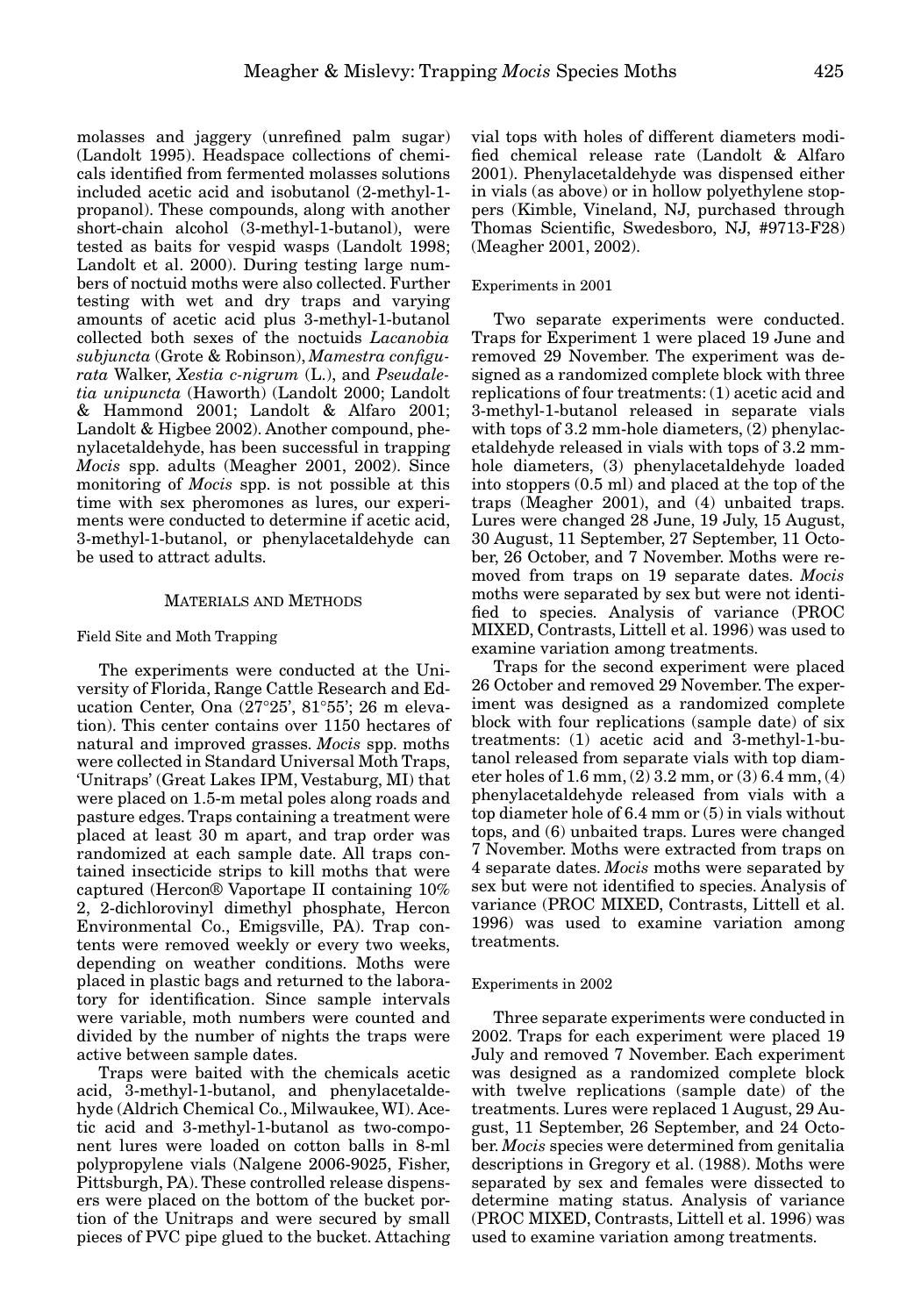The first experiment compared capture of moths in treatments of acetic acid and 3-methyl-1-butanol in separate vials with top diameter holes of 1.6 mm, 3.2 mm, or 6.4 mm. The second and third experiments compared capture of moths in treatments where one component was released at a constant level while the other component was not released  $(= 0)$  or released at varying levels. Experiment 2 contained treatments consisting of acetic acid released from vials with top diameter holes of 3.2 mm, while 3-methyl-1-butanol was released from 1.6, 3.2, or 6.4 mm diameter holes. Experiment 3 contained treatments with 3-methyl-1-butanol released from vials with 3.2 mm diameter holes, while acetic acid was released from 1.6, 3.2, or 6.4 mm diameter holes. In each experiment, there was an additional treatment of phenylacetaldehyde loaded into stoppers and a treatment that contained empty vials (control).

#### **RESULTS**

#### 2001 Captures

Over 1300 *Mocis* spp. male  $(n = 431)$  and female  $(n = 904)$  moths were collected from late June through late November in traps baited either with acetic acid + 3-methyl-1-butanol or phenylacetaldehyde (Fig. 1). Significantly fewer moths were collected in traps with no lures than in traps with either the combination lure of acetic acid + 3-methyl-1-butanol or traps baited with phenylacetaldehyde (total moths = 28 vs. 780 vs. 555, respectively,  $P < 0.05$ ; Table 1). More female moths per night were captured than male moths in traps baited with an attractant  $(0.74 \pm 0.12 \text{ vs.})$  $0.36 \pm 0.05$ , respectively;  $P = 0.0014$ ).



Fig. 1. Mean number of *Mocis* spp. moths collected per night in traps baited with acetic acid (AA) + 3-methyl-1-butanol (3-ME), phenylacetaldehyde (PAA) in vials, phenylacetaldehyde in stoppers, or in unbaited traps, Ona, FL, 2001.

Almost 400 *Mocis* spp. moths were collected in attractant-baited traps during November in Experiment 2. Fewer male *Mocis* moths were collected in traps baited with phenylacetaldehyde or in traps baited with acetic acid + 3-methyl-1-butanol from vials with 1.6 mm diameter holes (Table 2). There was no difference in trap capture among the attractants for female *Mocis* moths. No moths were collected in the control traps. As in Experiment 1, more female moths were captured per night than male moths in traps baited with an attractant  $(0.88 \pm 0.14 \text{ vs. } 0.45 \pm 0.08, \text{ respec-}$ tively;  $P = 0.0107$ ).

Several other noctuid species were collected in both experiments, including *Platysenta mobilis* (Walker), *Spodoptera dolichos* (F.), *S. eridania* (Cramer), *S. exigua* (Hübner), *S. frugiperda* (J. E. Smith), *S. latifascia* (Walker), *S. ornithogalli* (Guenée) (Amphipyrinae); *A. gemmatalis* (Catocalinae); *Leucania* spp., *Pseudaletia unipuncta* (Haworth) (Hadeninae); *Agrotis subterranea* (F.), *Anicla infecta* (Ochsenheimer) (Noctuinae); *Agrapha oxygramma* (Geyer), *Argyrogramma verruca* (F.), and *P. includens* (Plusiinae). These species comprised 26% (469/1804) of total moths captured in Experiment 1 and 37.4% (147/393) of moths captured in Experiment 2.

## 2002 Captures

Totals of 265 *M. disseverans*, 192 *M. latipes*, and 46 *M. marcida* moths were collected from July through November in traps baited individually with acetic acid or 3-methyl-1-butanol, or a combination lure (Fig. 2). Females comprised 72.6% of the moths collected and 89.6% of them contained a spermatophore (moths per night: females  $0.077 \pm 0.009$  > males  $0.033 \pm 0.004$  > virgin females 0.008 ± 0.002; *P* < 0.001). Traps baited with phenylacetaldehyde collected only 42 moths.

There was no difference within a species in numbers of *M. disseverans* or *M. latipes* collected in traps baited with the two-component lure released from vials with holes in their tops ranging from 1.6 mm to 6.4 mm (Experiment 1, Table 3). Traps baited with phenylacetaldehyde collected significantly fewer numbers of moths. In Experiment 2, where 3-methyl-1-butanol was released with varying rates, there was a trend for traps to contain fewer moths when only acetic acid was released (Table 4). There were no differences in trap captures among the other 3-methyl-1-butanol release rates for either *M. disseverans* or *M. latipes*. Higher numbers of moths were collected in the experiment in which acetic acid release rates varied. In Experiment 3, traps releasing only 3-methyl-1-butanol collected fewer *M. disseverans* and tended to collect fewer *M. latipes* (Table 5). Differences among the varied release rates of acetic acid were not different for either species. In all experiments during 2002, traps sampled in Septem-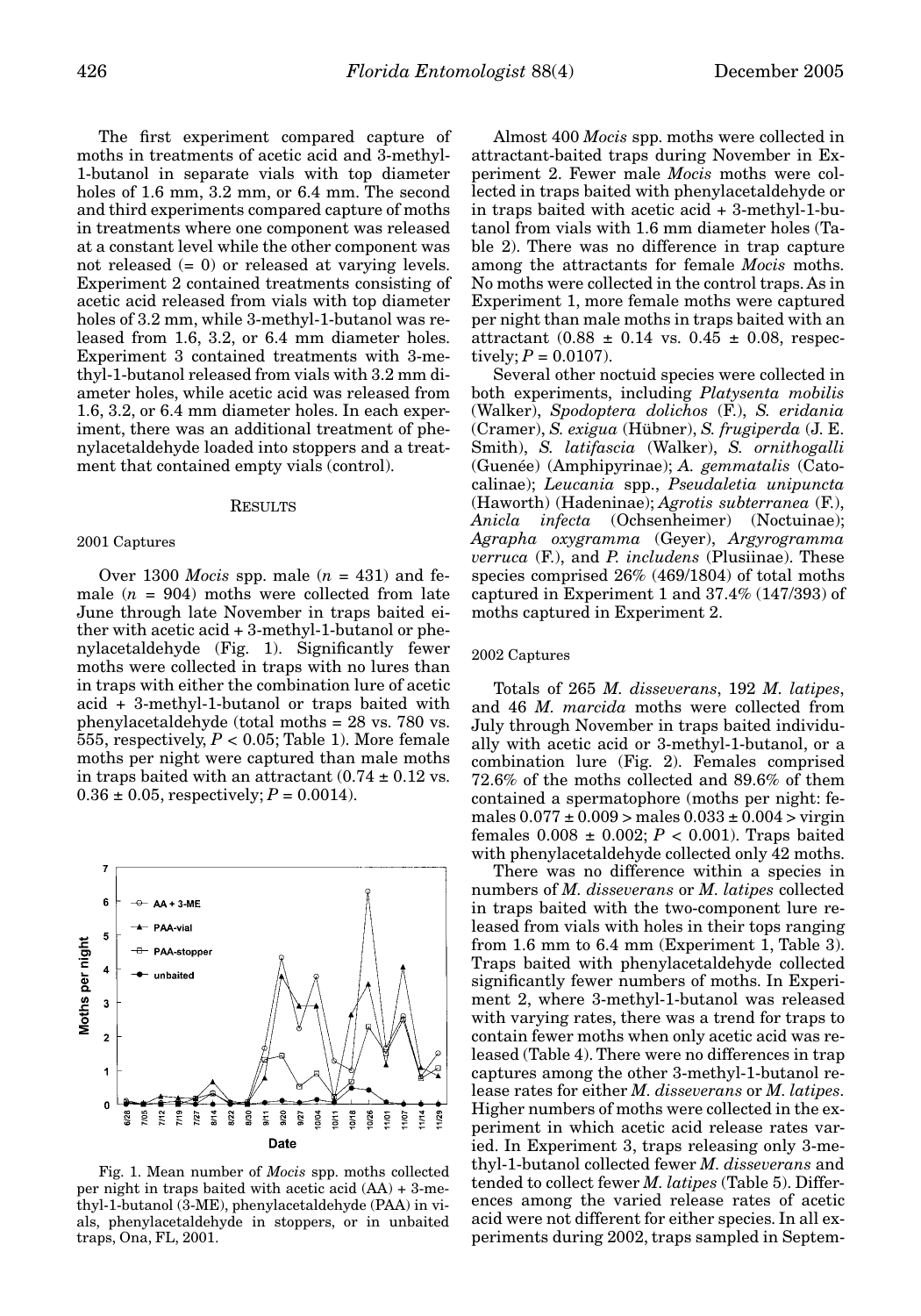| Lure        | Mocis males       | <i>Mocis</i> females | Total <i>Mocis</i> |
|-------------|-------------------|----------------------|--------------------|
| $AA + 3-ME$ | $0.48 \pm 0.11$ a | $0.88 \pm 0.27$ a    | $1.36 \pm 0.37$ a  |
| PAA-vial    | $0.38 \pm 0.08$ a | $0.83 \pm 0.24$ a    | $1.22 \pm 0.30$ a  |
| PAA-stopper | $0.23 \pm 0.04$ a | $0.49 \pm 0.09$ a    | $0.72 \pm 0.13$ ab |
| Unbaited    | $0.04 \pm 0.01$ b | $0.03 \pm 0.02$ b    | $0.07 \pm 0.03$ b  |

TABLE 1. COLLECTION OF *MOCIS* SPP. MOTHS PER NIGHT IN UNITRAPS BAITED WITH ACETIC ACID + 3-METHYL-1-BU-TANOL (AA + 3-ME), PHENYLACETALDEHYDE (PAA) DISPENSED FROM A VIAL OR STOPPER, OR IN UNBAITED TRAPS, EXPERIMENT 1, ONA, FL, 2001.

Means within a column with the same letter are not significantly different,  $P > 0.05$ .

ber and October collected the most moths. As in 2001, many other noctuid species were collected, comprising 32.2, 17.0, and 16.2% of all moths for Experiment 1, 2 and 3, respectively.

#### **DISCUSSION**

Most research conducted with *Mocis* spp. in Florida has been concentrated in the north-central area. In this region, *M. marcida* abundance peaked in late July to early August, while *M. latipes* and *M. disseverans* densities were highest in late September and early October (Ogunwolu & Habeck 1975). Our results found higher numbers of all three species from late September through late October in south-central Florida.

Dean (1985) showed that *M. latipes* was the species that was most economically important in forage grasses, but our traps collected higher numbers of *M. disseverans* than *M. latipes* or *M. marcida*. It is possible that *M. disseverans* moths are more attracted to our lures than the other species. It is also uncertain whether *M. disseverans* larvae have a higher incidence or are more damaging to cultivated forage grasses grown for



Fig. 2. Mean number of three species of *Mocis* collected per night in experiments with acetic acid and 3 methyl-1-butanol as two-components lures in baited traps, Ona, FL, 2002.

cattle. Larval identification among species is difficult, especially between *M. latipes* and *M. disseverans*, and between *M. marcida* and *M. texana* (Ogunwolu & Habeck 1979). Future research should document the relative abundance of these species based on larval sampling.

The two types of lures tested compared attractiveness to two different natural sources. Acetic acid and short-chain alcohols similar to 3-methyl-1-butanol have been isolated from fermenting solutions of molasses and other sugar-containing materials which have been used as attractants for tortricid and noctuid moths (Frost 1926; Ditman & Cory 1933; Norris 1935; Landolt 1995; Landolt & Mitchell 1997). Phenylacetaldehyde has been isolated from flowering plants and shrubs including *Zea mays* L. (Poaceae) (Cantelo & Jacobson 1978), *Araujia sericofera* Brothero (Asclepiadaceae) (Cantelo & Jacobson 1979), *Abelia grandiflora* (André) (Caprifoliaceae) (Haynes et al. 1991), *Cestrum nocturnum* (L.) (Solanaceae) (Heath et al. 1992), and *Gaura* spp. (Onagraceae) (Shaver et al. 1997). It has also been identified as one of the compounds responsible for the male scent of a papilionid butterfly (Honda 1980).

Phenylacetaldehyde attracted moths in 2001 but was not an effective lure in 2002. The material used in 2002 was from the same bottle used in 2001. This chemical is known to be unstable (Brown 1975) and may have polymerized to a form that is not as attractive to moths.

*Mocis latipes* and *M. disseverans* were previously collected in Florida in traps baited with molasses or jaggery (Landolt 1995). The use of acetic acid and 3-methyl-1-butanol as lure combinations in the Pacific Northwest captured many noctuid species from several subfamilies, but *Mocis* spp. are not found in Washington and they were not collected (Landolt & Hammond 2001). Release rate experiments showed that more moths were collected when acetic acid was released from vials with holes 3.0 mm in diameter and 3-methyl-1 butanol released from vials with hole diameters ≤3.0 mm (Landolt & Alfaro 2001; Landolt & Higbee 2002). Our results also showed that releasing both chemicals with vial holes of 3.2 mm was effective. The single component lures were not as effective at collecting *Mocis* moths.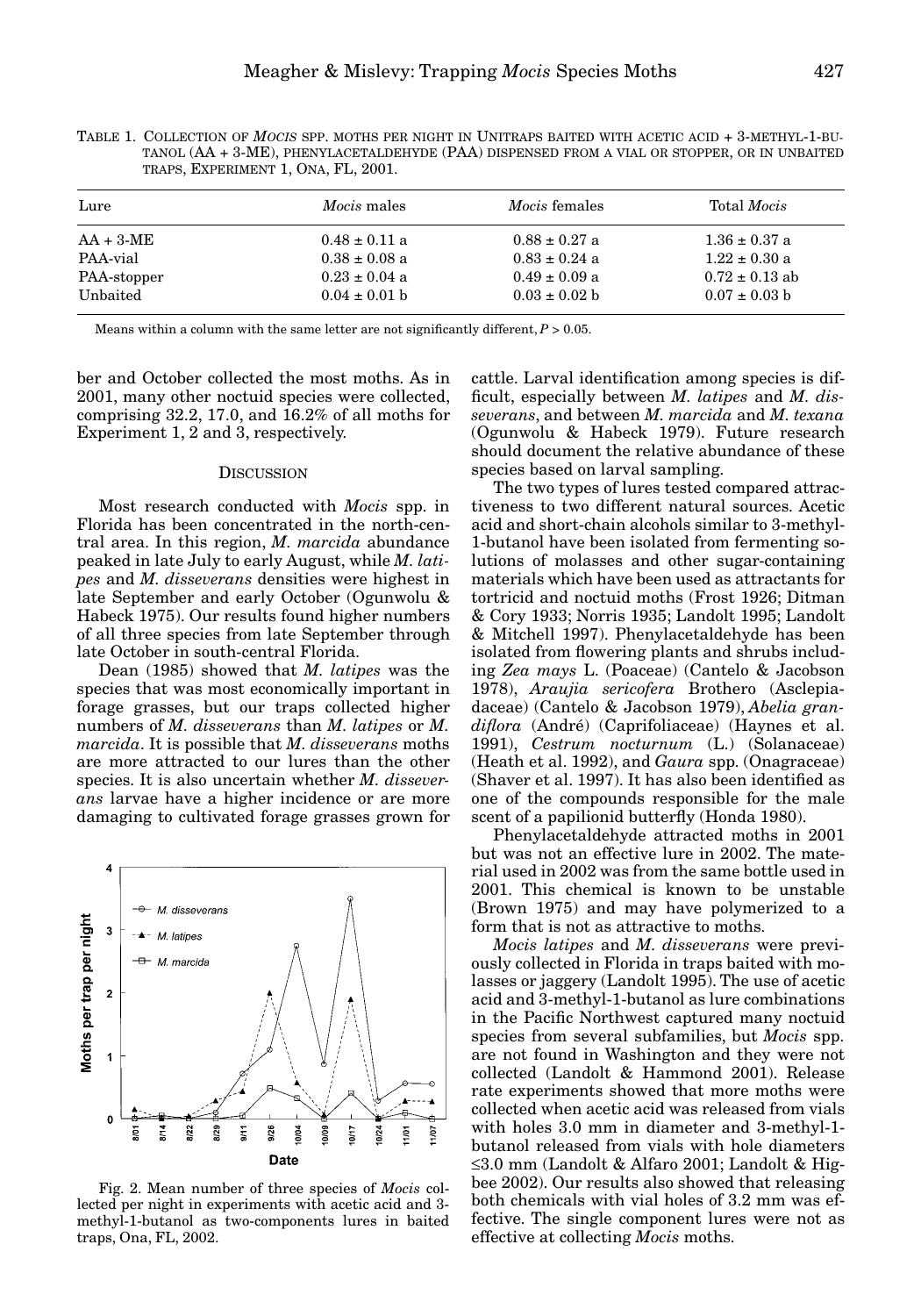| TABLE 2. COLLECTION OF MOCIS SPP. MOTHS PER NIGHT IN UNITRAPS BAITED WITH ACETIC ACID + 3-METHYL-1-BU- |
|--------------------------------------------------------------------------------------------------------|
| TANOL (AA + 3-ME) RELEASED FROM VIALS WITH 6.4-, 3.2-, OR 1.6-MM OPENINGS, PHENYLACETALDEHYDE          |
| (PAA) DISPENSED FROM A VIAL WITH A 6.4-MM OPENING OR FROM A VIAL WITH NO TOP, OR IN UNBAITED           |
| TRAPS, EXPERIMENT 2, ONA, FL, 2001.                                                                    |

| Lure             | <i>Mocis</i> males | <i>Mocis</i> females | Total <i>Mocis</i> |
|------------------|--------------------|----------------------|--------------------|
| $AA + 3-ME(6.4)$ | $0.61 \pm 0.12$ ab | $0.58 \pm 0.20$ ab   | $1.19 \pm 0.12$ a  |
| $AA + 3-ME(3.2)$ | $0.82 \pm 0.22$ a  | $0.98 \pm 0.36$ a    | $1.81 \pm 0.51$ a  |
| $AA + 3-ME(1.6)$ | $0.19 \pm 0.14$ c  | $0.85 \pm 0.17$ ab   | $1.04 \pm 0.30$ ab |
| PAA(6.4)         | $0.32 \pm 0.07$ bc | $0.82 \pm 0.25$ ab   | $1.14 \pm 0.28$ a  |
| PAA-no top       | $0.29 \pm 0.17$ bc | $1.14 \pm 0.53$ a    | $1.43 \pm 0.63$ a  |
| Unbaited         | $0.0 \pm 0.00$ c   | $0.0 \pm 0.0 b$      | $0.0 \pm 0.0 b$    |

Means within a column with the same letter are not significantly different,  $P > 0.05$ .

TABLE 3. COLLECTION OF *MOCIS DISSEVERANS* AND *M. LATIPES* MOTHS PER NIGHT IN UNITRAPS BAITED WITH ACETIC ACID + 3-METHYL-1-BUTANOL (AA + 3-ME) WITH 1.6-, 3.2-, OR 6.4-MM HOLES, EXPERIMENT 1, ONA, FL, 2002. TRAPS ALSO WERE BAITED WITH PHENYLACETALDEHYDE (PAA) AND THERE WERE UNBAITED TRAPS.

| Lure             | M. disseverans     | M. latipes         |
|------------------|--------------------|--------------------|
| $AA + 3-ME(6.4)$ | $0.22 \pm 0.11$ ab | $0.23 \pm 0.09$ a  |
| $AA + 3-ME(3.2)$ | $0.35 \pm 0.15$ a  | $0.10 \pm 0.05$ ab |
| $AA + 3-ME(1.6)$ | $0.40 \pm 0.18$ a  | $0.17 \pm 0.07$ ab |
| <b>PAA</b>       | $0.03 \pm 0.02$ b  | $0.03 \pm 0.02$ b  |
| Unbaited         | $0.0 \pm 0.0$ b    | $0.0 \pm 0.0$ b    |

Means within a column with the same letter are not significantly different,  $P > 0.05$ .

TABLE 4. COLLECTION OF *MOCIS DISSEVERANS* AND *M. LATIPES* MOTHS PER NIGHT IN UNITRAPS BAITED WITH ACETIC ACID (AA) RELEASED WITH 3.2-MM HOLES AND 3-METHYL-1-BUTANOL (3-ME) RELEASED WITH VARYING HOLE SIZES, EXPERIMENT 2, ONA, FL, 2002. TRAPS ALSO WERE BAITED WITH PHENYLACETALDEHYDE (PAA) AND THERE WERE UNBAITED TRAPS.

| Lure                  | M. disseverans     | M. latipes          |
|-----------------------|--------------------|---------------------|
| $AA(3.2) + 3-ME(6.4)$ | $0.29 \pm 0.17$ a  | $0.12 \pm 0.06$ ab  |
| $AA(3.2) + 3-ME(3.2)$ | $0.30 \pm 0.12$ a  | $0.09 \pm 0.06$ abc |
| $AA(3.2) + 3-ME(1.6)$ | $0.26 \pm 0.13$ a  | $0.17 \pm 0.07$ a   |
| AA(3.2)               | $0.08 \pm 0.06$ ab | $0.03 \pm 0.03$ bc  |
| PAA                   | $0.04 \pm 0.02$ b  | $0.07 \pm 0.04$ abc |
| Unbaited              | $0.0 \pm 0.0 b$    | $0.0 \pm 0.0 c$     |

Means within a column with the same letter are not significantly different,  $P > 0.05$ .

TABLE 5. COLLECTION OF *MOCIS DISSEVERANS* AND *M. LATIPES* MOTHS PER NIGHT IN UNITRAPS BAITED WITH 3-ME-THYL-1-BUTANOL (3-ME) RELEASED WITH 3.2-MM HOLES AND ACETIC ACID (AA) RELEASED WITH VARYING HOLE SIZES, EXPERIMENT 3, ONA, FL, 2002. TRAPS ALSO WERE BAITED WITH PHENYLACETALDEHYDE (PAA) AND THERE WERE UNBAITED TRAPS.

| Lure                  | M. disseverans     | M. latipes         |
|-----------------------|--------------------|--------------------|
| $AA(6.4) + 3-ME(3.2)$ | $0.50 \pm 0.14$ a  | $0.55 \pm 0.28$ a  |
| $AA(3.2) + 3-ME(3.2)$ | $0.30 \pm 0.11$ ab | $0.21 \pm 0.11$ b  |
| $AA(1.6) + 3-ME(3.2)$ | $0.31 \pm 0.10$ ab | $0.23 \pm 0.11$ ab |
| $3-ME(3.2)$           | $0.01 \pm 0.01$ c  | $0.02 \pm 0.02$ b  |
| PAA                   | $0.10 \pm 0.05$ bc | $0.12 \pm 0.04$ b  |
| Unbaited              | $0.03 \pm 0.02$ c  | $0.04 \pm 0.03$ b  |

Means within a column with the same letter are not significantly different,  $P > 0.05$ .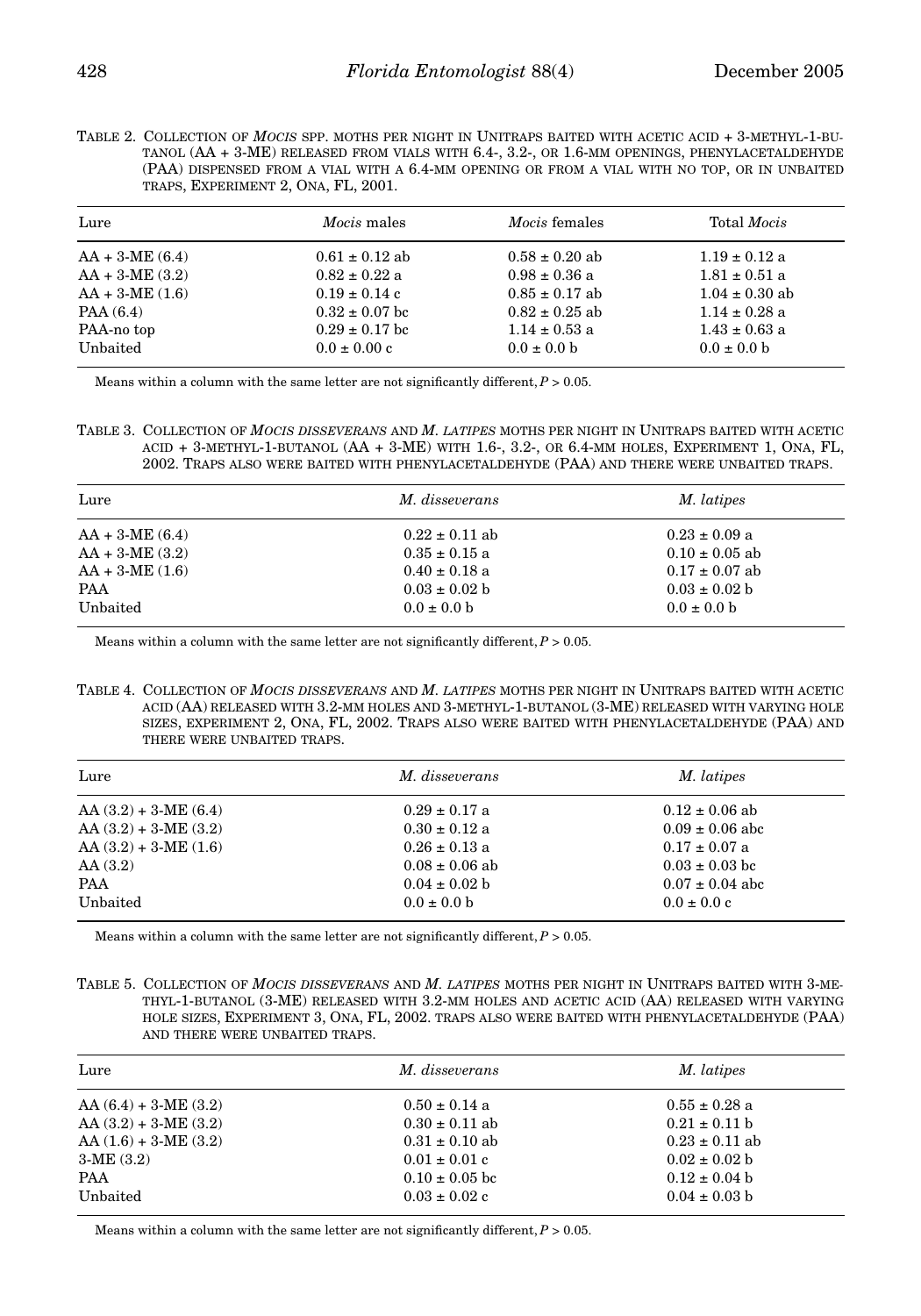The lack of a commercially-available pheromone hampers growers' efforts to monitor these pests. However, sugar-product lures have an advantage over pheromone lures in that they attract both males and females (Landolt & Alfaro 2001; Landolt & Higbee 2002). Adult trapping has been successful in pasture agroecosystems as an early warning management prediction tool with fall armyworm (*S. frugiperda*) (Silvain & Ti-A-Hing 1985; Silvain 1986). The research reported here suggests that two-component lures composed of acetic acid and 3-methyl-1-butanol were successful in capturing three *Mocis* species. These moths are comparatively large and should be identifiable by trained growers or consultants when the moths are captured in traps baited by floral volatile lures. Future research should determine if there is a relationship between collection of larvae and collection of adults and whether adult monitoring can be used as a predictive management tool.

## ACKNOWLEDGMENTS

We thank the staff at the Range Cattle Research and Education Center for use of their facilities. P. Landolt and R. Nagoshi (USDA-ARS) improved an early version of this manuscript. The use of trade, firm, or corporation names in this publication is for the information and convenience of the reader. Such use does not constitute an official endorsement or approval by the United States Department of Agriculture or the Agricultural Research Service of any product or service to the exclusion of others that may be suitable.

## REFERENCES CITED

- BROWN, R. F. 1975. Organic Chemistry. Wadsworth, Belmont, CA.
- CANTELO, W. W., AND M. JACOBSON. 1978. Corn silk volatiles attract many species of moths. J. Environ. Sci. Health A14: 695-707.
- CANTELO, W. W., AND M. JACOBSON. 1979. Phenylacetaldehyde attracts moths to bladder flower and to blacklight traps. Environ. Entomol. 8: 444-447.
- CAVE, R. D. 1992. Inventory of parasitic organisms of the striped grass looper, *Mocis latipes* (Lepidoptera: Noctuidae), in Honduras. Florida Entomol. 75: 592-598.
- CREIGHTON, C. S., T. L. MCFADDEN, AND E. R. CUTH-BERT. 1973. Supplementary data on phenylacetaldehyde: an attractant for Lepidoptera. J. Econ. Entomol. 66: 114-115.
- DEAN, T. W. 1985. Behavioral biology of the striped grass looper, *Mocis latipes* (Guenée), in north-central Florida. Ph.D. Dissertation, University of Florida, Gainesville.
- DITMAN, L. P., AND E. N. CORY. 1933. The response of corn earworm moths to various sugar solutions. J. Econ. Entomol. 26: 109-115.
- FROST, S. W. 1926. Bait pails as a possible control for the oriental fruit moth. J. Econ. Entomol. 19: 41-45.
- GIBBS, I. H. 1990. The guinea grass moth—an occasional pest of pasture grasses in Barbados. Proc. Barbados Soc. Tech. Agric. 67-69.
- GENUNG, W. G. 1964. USDA Coop. Econ. Insect Rep. 14(34): 965.
- GENUNG, W. G. 1967. USDA Coop. Econ. Insect Rep. 17(52): 1081.
- GENUNG, W. G. 1968. USDA Coop. Econ. Insect Rep. 18(38): 897.
- GREGORY, B. M., JR., C. S. BARFIELD, AND J. B. CHAPIN. 1988. Morphological differences between adult *Anticarsia gemmatalis* and *Mocis latipes* (Lepidoptera: Noctuidae). Florida Entomol. 71: 352-359.
- HALL, D. G. 1985. Parasitoids of grasslooper prepupae and pupae in south Florida sugarcane. Florida Entomol. 68: 486-487.
- HAYNES, K. F., J. Z. ZHAO, AND A. LATIF. 1991. Identification of floral compounds from *Abelia grandiflora* that stimulate upwind flight in cabbage looper moths. J. Chem. Ecol. 17: 637-646.
- HEATH, R. R., P. J. LANDOLT, B. DUEBEN, AND B. LENC-ZEWSKI. 1992. Identification of floral compounds of night-blooming jessamine attractive to cabbage looper moths. Environ. Entomol. 21: 854-859.
- HONDA, K. 1980. Odor of a papilionid butterfly. J. Chem. Ecol. 6: 867-873.
- KOEHLER, P. G., R. G. GOUGER, AND D. E. SHORT. 1977. Control of striped grass loopers and armyworms in pasture: 1976. Florida Entomol. 60: 103-104.
- LANDOLT, P. J. 1995. Attraction of *Mocis latipes* (Lepidoptera: Noctuidae) to sweet baits in traps. Florida Entomol. 78: 523-530.
- LANDOLT, P. J. 1998. Chemical attractants for trapping yellow-jackets *Vespula germanica* and *Vespula pensylvanica* (Hymenoptera: Vespidae). Environ. Entomol. 27: 1229-1234.
- LANDOLT, P. J. 2000. New chemical attractants for trapping *Lacanobia subjuncta*, *Mamestra configurata*, and *Xestia c-nigrum* (Lepidoptera: Noctuidae). J. Econ. Entomol. 93: 101-106.
- LANDOLT, P. J., AND J. F. ALFARO. 2001. Trapping *Lacanobia subjuncta*, *Xestia c-nigrum*, and *Mamestra configurata* (Lepidoptera: Noctuidae) with acetic acid and 3-methyl-1-butanol in controlled release dispensers. Environ. Entomol. 30: 656-662.
- LANDOLT, P. J., AND B. S. HIGBEE. 2002. Both sexes of the true armyworm (Lepidoptera: Noctuidae) trapped with the feeding attractant composed of acetic acid and 3 methyl-1-butanol. Florida Entomol. 85: 182-185.
- LANDOLT, P. J., AND P. C. HAMMOND. 2001. Species composition of moths captured in traps baited with acetic acid and 3-methyl-1-butanol, in Yakima County, Washington. J. Lepidopterists Soc. 55: 53-58.
- LANDOLT, P. J., AND R. R. HEATH. 1989. Lure composition, component ratio, and dose for trapping male *Mocis latipes* (Lepidoptera: Noctuidae) with synthetic sex pheromone. J. Econ. Entomol. 82: 307-309.
- LANDOLT, P. J., AND E. R. MITCHELL. 1997. Attraction of tobacco budworm moths (Lepidoptera: Noctuidae) to jaggery, a palm sugar extract. Florida Entomol. 80: 402-407.
- LANDOLT, P. J., R. R. HEATH, AND N. C. LEPPLA. 1986. (*Z,Z,Z*)-3,6,9-Eicosatriene and (*Z,Z,Z*)-3,6,9-heneicosatriene as sex pheromone components of a grass looper, *Mocis disseverans* (Lepidoptera: Noctuidae). Environ. Entomol. 15: 1272-1274.
- LANDOLT, P. J., C. S. SMITHHISLER, H. C. REED, AND L. M. MCDONOUGH. 2000. Trapping social wasps (Hymenoptera: Vespidae) with acetic acid and saturated short chain alcohols. J. Econ. Entomol. 93: 1613-1618.
- LITTELL, R. C., G. A. MILLIKEN, W. W. STROUP, AND R. D. WOLFINGER. 1996. SAS system for mixed models. SAS Institute, Inc., Cary, NC.